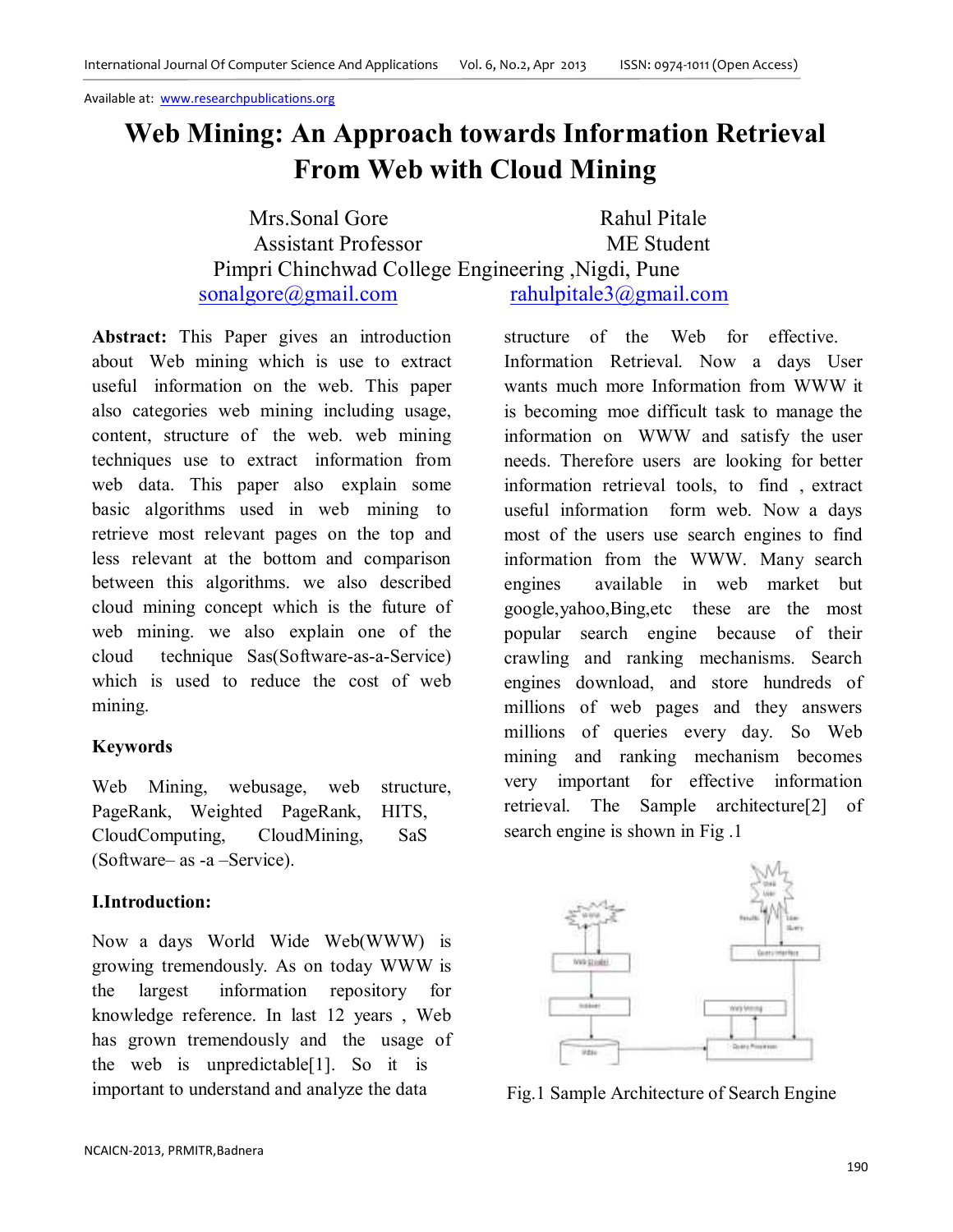There are 3 important components in a search engine. They are Crwaler, Indexer, and Ranking mechanism. Crwaler is also called as spider that traverses the web and downloads the web pages. The downloaded pages are sent to an indexing module that parses the web pages and build the index based on keywords in those pages. When a user types a query using keywords on the search engine, the query processor component match the query keywords with the index and returns the URLs of the pages to the user. But before presenting the pages to the user, a ranking mechanism is done by search engines to present the most relevant pages at the top and less relevant ones at the bottom. It makes the search results easier for the user[1].

This paper is organized as follows-Web Mining is introduced in Section II. The areas Web Mining i.e.Web Content Mining, Web Structure Mining and Web Usage Mining. In III Section we are focusing n Web Structure Mining because most of the Page Rank algorithms are based on Web Structure Mining. various Page Rank Section IV gives future idea about Web Mining i.e Cloud Mining.

# **II.Web Mining**

Web Mining is the data mining techniques to extract and discover usefull information from

 the World Wide Web (WWW). According to Kosala et al[3]. Web mining consists of following tasks:

- Resource finding: It is a task of retrieving intended Web documents.
- Information Extraction: It is a task which automatically selecting and

pre-processing specific information from retrieved Web resources

- Generalization: It discovers genral patterns at individual Web sites as well as multiple sites
- Analysis:Validation and interpretation of the mined patterns



Fig 2.Web Mining Process

# **Web Mining Categories:**

There are three areas of Web mining according to the usage of the Web data used as input in the data mining process, Web Content Mining (WCM), Web Strcuture Mining(WSM), Web Usage Mining (WUM). All of the three categories focus on the process of knowledge discovery and potentially useful information from the Web. Even though they are three areas of Web mining .the differences between them are narrowing because they are all interconnected.Fig.3 Shows General classification of web mining [4]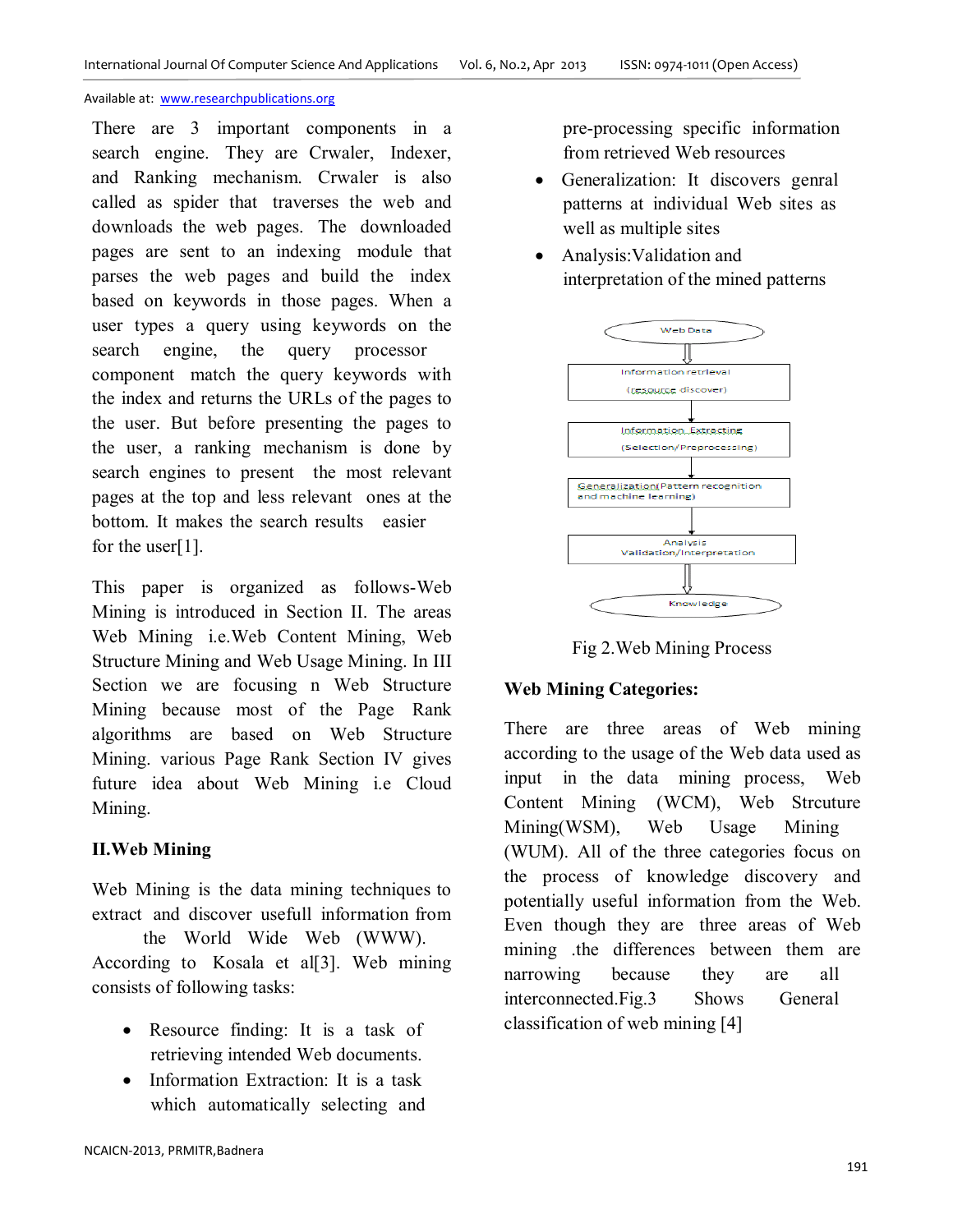

Fig 3.Classification of web mining

# **Web Content Mining(WCM):**

Web Content Mining is the process of extracting usefull information from the contents of web documents. The web documents may consist of text, images, audio, video, or structured records like tables and lists. Web Content Mining is related to Data Mining because many Data Mining techniques can be applied in Web Content Mining. It is also related with text mining because much of the web contents are text. Mining can be applied on web documents as well as results pages produced from search engine. Web Content Mining could be differentiated from two points of view: the agent based approach or database approach. The First approach aims on imporoving the information finding and filtering and colud be placed into the following three categories:

- 1. Intelligent Search Agents: These agents search for relevant information using domain characteristics and user profiles to organize and interpret the discovered information
- 2. Information Filtering/Categorization:

These agents use information retrieval techniques and characteristics of open hypertext Web documents to automatically retrieve,filter,and categorize them.

3. Personalized Web Agents: These agents learn user preferences and discover Web information based on these preferences, preferences of other users with similar interest.

The Second approach aims on modeling the data on the Web into more structured form in order to apply standard database querying mechanism and data mining applications to analyze it.

# **Web Usage Mining(WUM):**

It is discovery of meaningful pattern from data generated by client server transaction on one or more web localities. A web is collection of interelated files on one or more web servers. It extracts data stored in access logs,referrer loges, agent logs, client-side cookies, user profile and meta data. Web Usage Mining is categories in three phases:

- **Preprocessing**
- Pattern Discovery
- Pattern Analysis

Preprocessing: According to client, server and proxy server it is first approach to retrieves the raw data from web resources and processed the data .it is automatically transformed the original raw data

Pattern Discovery: According the data preprocessing discovered the knowledge and implements the techniques to discover the knowledge like as machine learning and data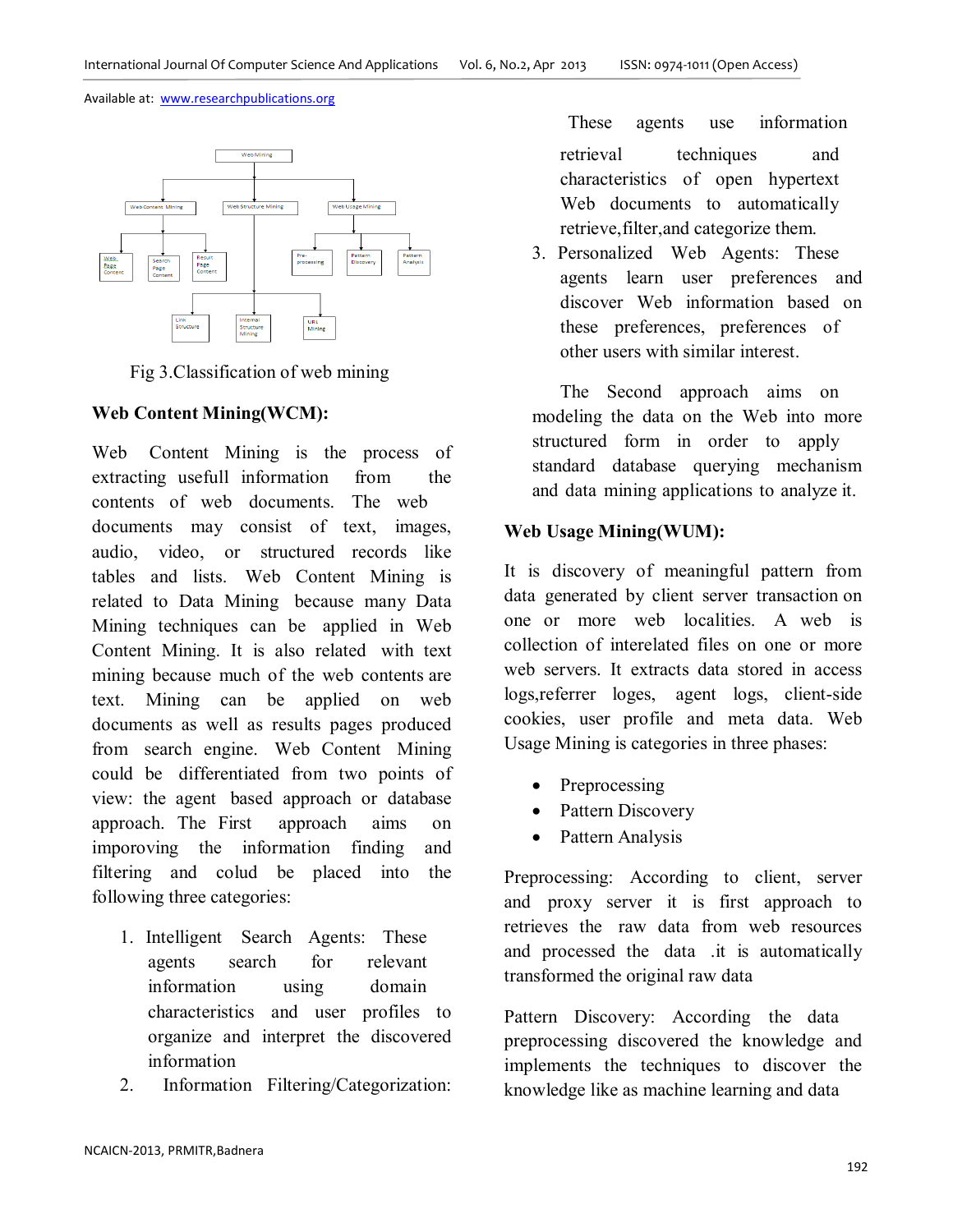mining prodeures are carried out at this stage

Pattern Analysis: Pattern analysis is the process after pattern discovery. Its check the pattern is correct on the web and how to implement on the web to extract the information on web search/extract knowledge from web.

# **III.Web Strcuture Mining(WSM):**

Web Strcuture Mining focuses on the hyperlink structure of the web. It is use to generate structural summary about the web site and web page[11]. Web Structure Mining will categorize the web pages and generate the information like similarity and relationship between different web sites.There are many algorithms use to foucs on the link structure of the web to find the importance of the web pages

- PageRank Algorithm
- Weighted Page Rank Algorithm
- The HITS algorithm

# **Page Rank Algorithm**

Brin and Page developed[5] Page rank algorithm to calculates the importance of the web pages using link structure of the web. Page rank algorithm is based on citation analysis.Page Rank algorithm is used by the most famous search engine Google, They applied citation analysis in web search by treating the incoming links as citations to the web pages Page rank algorithms provides more advance way to compute the importance of web pages than simply counting the number of pages that are linking to it.(calld as" backlinks") If a

backlink comes from an important pages then that backlink is given a higher weighting than those backlins comes from non-important pages. The Algorithm of Page Rank is as follows:

• Page rank takes the backlinks into account and propagates the ranking through links. A page has a higher rank,if the sum of the ranks of its backlinks is high.Fig.4 shows an example of backlinks where page A is backlink of page B and page C and page B and page C are backlinks of page D.[1-10]



Fig 4 Example of Backlinks

The original Page Rank algorithm is given in following equation

# **PR(P)=(1 d)+d(PR(T1)/C(T1)+……..PR(Tn)/C(Tn))**

Where, PR(P)=PageRank Of page P, PR(Ti)=Page Rank of page Ti which links to page,

C(Ti)=Number of outbound links on page T D=Damping factor which can be set between 0 and 1(normally it sets 0.85)

### **Weighted Page Rank Algorithms**

Wenpu Xing and Ali Ghorbani[6] proposed a Weighted PageRank Algorithm which is an extension of the PageRank algorithm.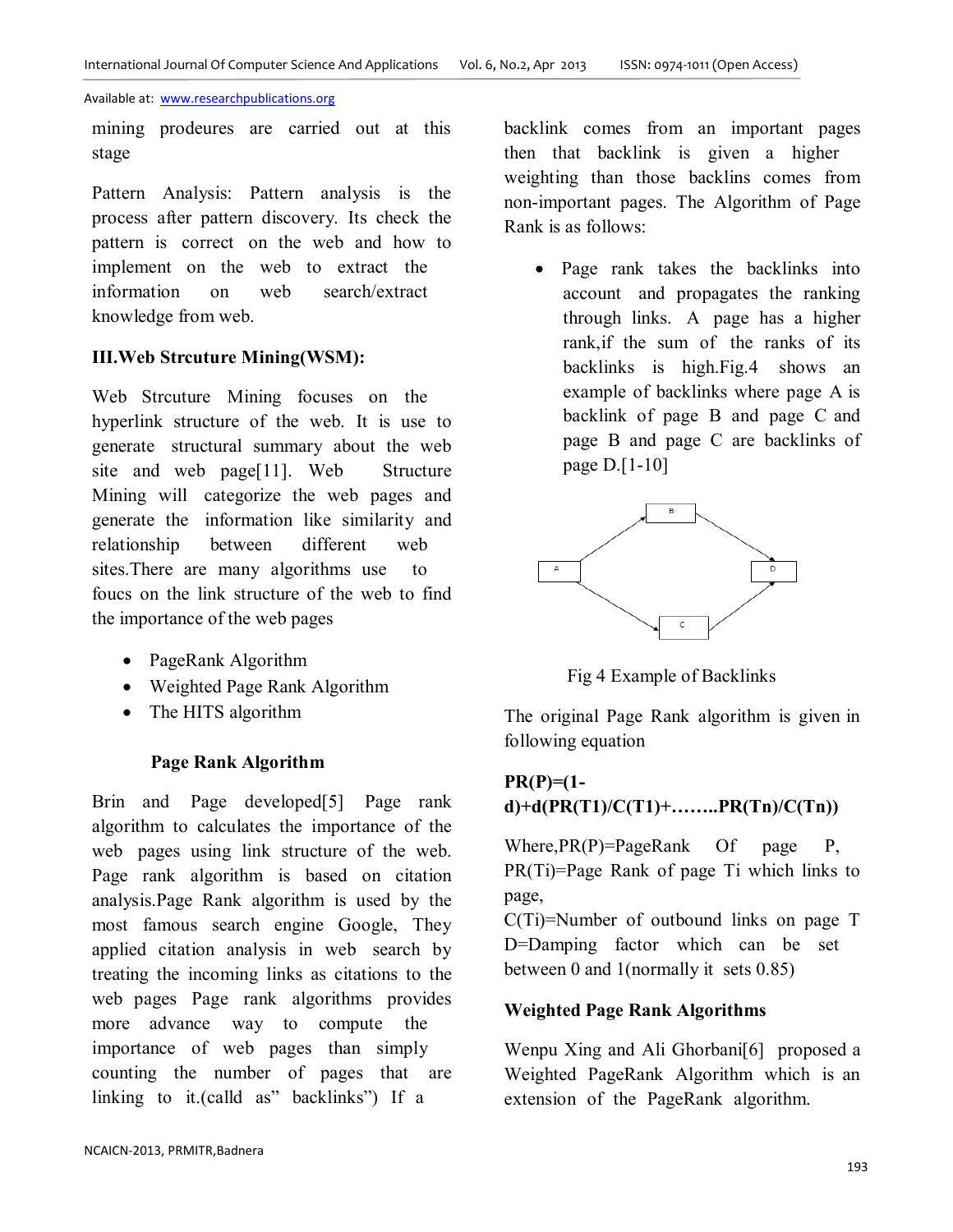This algorithm assigns a larger rank values to the more important pages rather than dividing the rank value of a pge evenly among its outgoing linked pages. each outgoing link geta a value proportional to its importantance. The importance is assigned in terms of weight values to the incoming and outgoing links and it is denoted as Win(m,n)and Wout(m,n)

The formula as proposed by Wenpu et al for the WPR is as shown below which is the modified PageRank formula

# **WPR(n)=(1 d)+d∑WPR(m)Win(m,n)Wout(m,n)**

# **HITS Algorithm**

Kleinberg[7] proposed HITS algorithm. according to him he said that there are two different forms of Web pages called hubs and authorities. Authorities are pages having important contents. Hubs are pages that act as resource lists, guiding users to authorities. Hubs and authorities are shown in Fig.5



## **IV. Cloud Mining Future of Web Mining**

Cloud Computing is one of the most seductive technology now a days. The term 'cloud' is a symbol for the internet. Cloud Computing overlaps some of the concepts of distributed, grid,and utility computing.Cloud computing really is accessing resources and services needed to perform functions with dynamically changing needs. Basically Cloud Minning is new approach to faced search interface for your data.SaS(Software –as-a Service) is used for reducing the cost of web mining and try to provide security that become with cloud mining technique[8- 9].

# **Reduce Web Mining cost by SaS-Cloud mining is born**:

SaS distribution model helps to reduce costs by providing flexible license option and outsourcing the hardware effort.At SaS[5] , the software is not applied in the company , it lies at software service providers servers. That means the provider deals with the hardware, looks after software updates and maintains technically everything. In Cloud mining the servers that provide the software are the Cloud.

# **KEY CHARACTERISTICS OF SaaS**

- Centralized feature updates : This obviates the need for downloadable patches and upgrades typical of an on-premise software installation.
- Single-instance, multi-tenant architecture: A one-to-many model implies a single physical instance with customers hosted in separate logical spaces. There can be multiple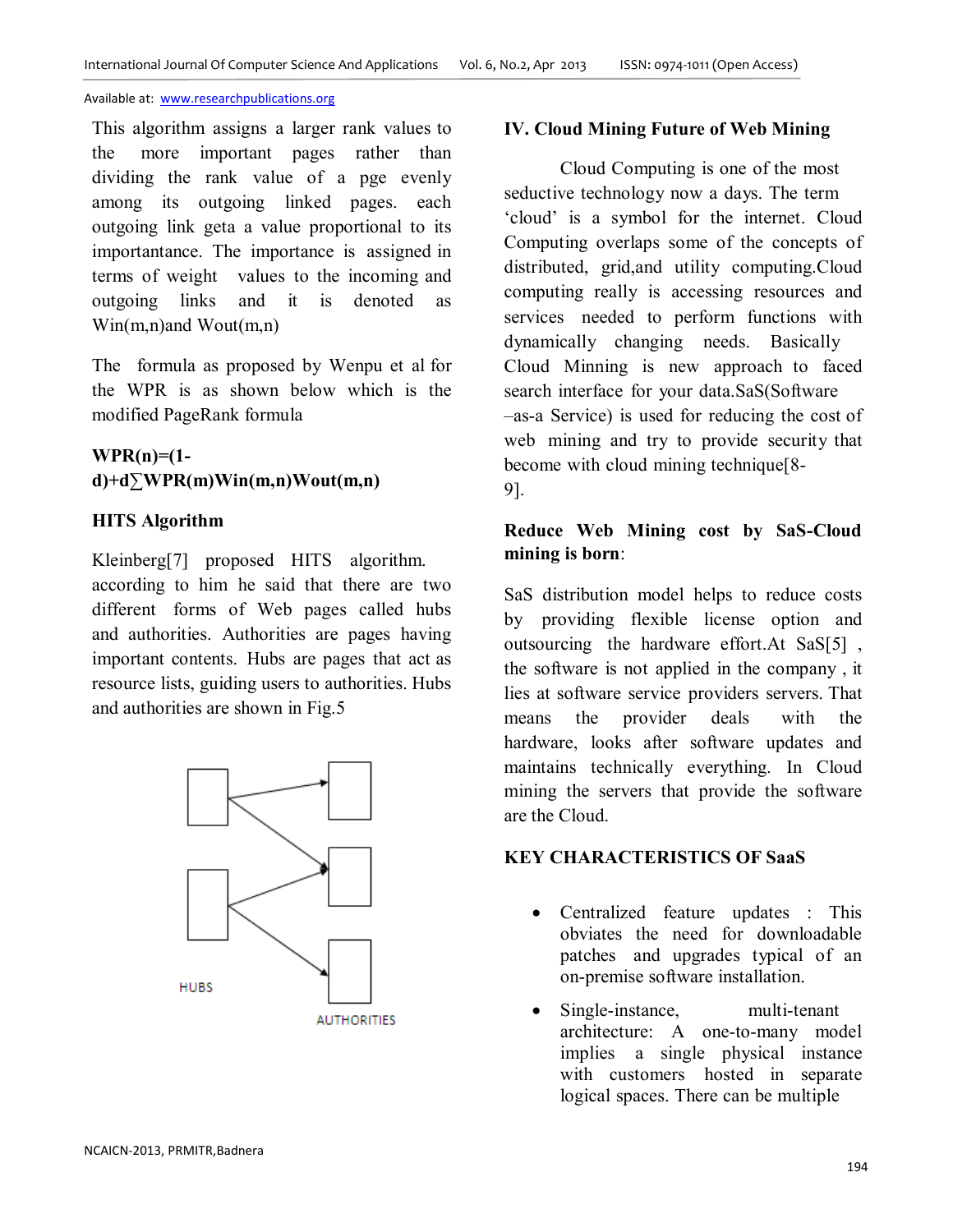variations of how a single instance really gets implemented and how multi-tenancy really gets achieved.

- Managed centrally and accessed over the Internet: There is no software component installed at the customer site. All applications can be accessed remotely over the web.
- Generally priced on a per-user basis: The minimum number of users that companies can sign up for varies from one SaaS vendor to another and also depends on what stage the SaaS vendor is in their evolution path as a company. Some do charge additional fees for extra bandwidth and storage.
- Mostly subscription-based, no upfront license costs: This implies that functional leaders (from sales, marketing, HR and manufacturing) do not have to go through their IT department to get them approved.

In terms of "mining" clouds the Hadoop and MapReduce communities who have developed a powerfull framework for doing predictive analytics against complex distributed information sources[8]

# **Applications and Future work**

Web mining is used in various applications such as Health care, Student management, mathematics, Science, in various website. Data mining in cloud computing is the process of extracting structured information from unstructured or semi-structured web data sources. The data mining in Cloud Computing allows organizations to centralize the management of software and data storage, with assurance of efficient, reliable and secure services for their users.

Here we explore the how the data mining tools like SAS are used in cloud computing to extract the information. Many researchers have looked for way of represent the web mining and future of web mining,some of these are said that cloud mining is the future of web mining.

## **Conclusion**

In this paper we provide a survey about the area of Web mining and their categories like web content mining, web structure mining, web usage mining use for Information Retrieval. and also discussed future of web mining i,e cloud mining which is used to reduced the costs by applying Sas technique in cloud computing.

## **References:**

- [1] Ashutosh Kumar Singh, Ravi Kumar P,"A Comparative Study of Page Ranking Algorithms for Information Retrieval," International Journal ofElectrical and Computer Engineering ,2009.
- [2] N.Duhan, A. K.Sharma and K.K.Bhatia," Page Ranking Algorithm: A Survey, Proceedings of theIEEE International Confernece on Advance Computing, 2009.
- [3] R.Kosala, H.Blockeel, "Web Mining Research: A Survey", SIGKDD Explorations, Newsletter of the ACM Special Interest Groupon Knowledge Discovery and Data Mining Vol 2, No.1 pp 1-15,2000.
- [4] R.Cooley, B.Mobasher and J.Srivastava," Web Mining: Information and pattern Discovery on the world wide web". Proceedings